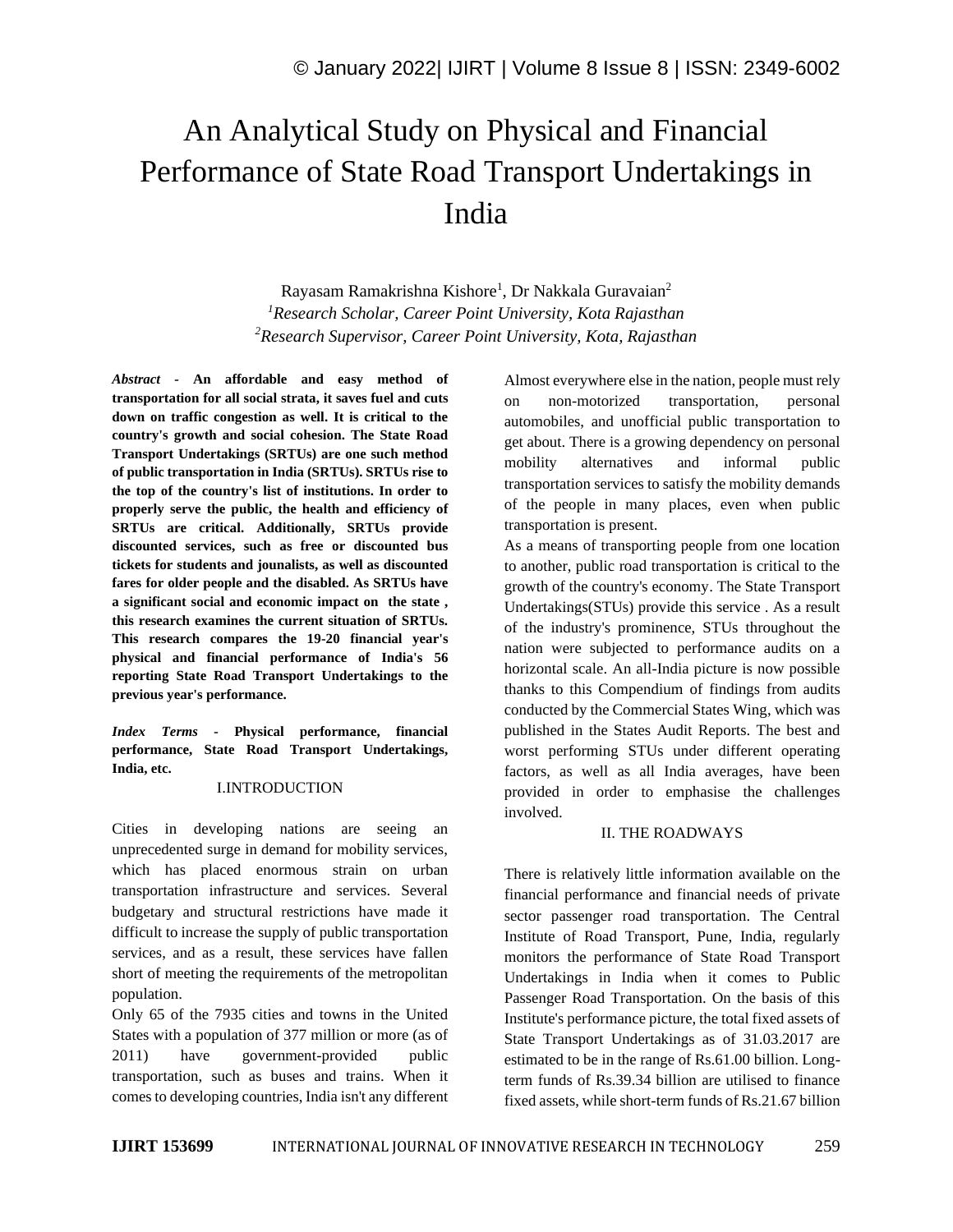are also employed. This is not a wise use of money. For the time being, around 38 percent of fixed assets are financed by government capital, while long-term loans make up 12 percent. Debentures (2%), the Industrial Development Bank of India under the bills discounting program (35%), the Life Insurance Corporation of India's plan distribution of loans (30%), and Commercial Bank Loans (5%) comprise the long-term loans (33 percent ).

### III. FUNDING OPTIONS AVAILABLE FOR LAND PASSENGER TRANSPORT IN INDIA

It is also possible to raise revenue by charging passengers when new or improved services are introduced. Taxes on non-users who gain from the development and upgrading of transportation options are justifiable in addition to surcharges for users. Taxes such as toll tax, an additional charge on private car road tax and a surcharge on property tax may all be imposed as a sort of levy.

Indian land passenger transportation is regarded as public utility because of its high initial capital investment and critical service to the common man. It is imperative that the federal and state governments, as well as the local municipalities, step up to fulfil the financial needs, since private money is unlikely to be attracted to such long-term infrastructure projects in a developing nation.

An effective institutional structure with a widespread commitment to execute is required for any of the financial possibilities to generate new resources. To plan and implement capital-intensive projects in both highways and railways, integrated transportation planning is needed. It is critical that transportation plans be developed in concert and that the accompanying infrastructure projects be implemented. Commercial land development by railroads and roads may also provide substantial money for capital finance. Commercial exploitation of railway land alone is anticipated to produce \$400 million revenue. A major source of financing for future passenger transportation projects and the sustainability of the current system is fare box income. According to the rise in input prices, the passenger fee should be able to be changed on a regular basis. Commercial exploitation of railroads and road transportation is necessary to complement this fare box earnings, as noted before.

As a result, such infrastructure projects need to be enticing to private investors via various options, such as BOOT (Build Own Operate Transfer), BOT (Build, Operate, and Transfer), etc. In order to get the project off the ground, any necessary changes to the Industrial Policy Resolution and other laws will have to be enacted. It is possible to change the Railways Act to enable private company to run commercial services on the BOOT concept and to establish the passenger prices on commercial lines without obtaining prior permission from the Government. Projects funded by the BOOT program will also be eligible for a number of tax and financial incentives. In all BOOT projects, the risk of depreciation of the Indian rupee in relation to foreign currency borrowings must be taken into account in the project cost.

It is necessary to draw on the equity contributions of various sectors to finance passenger rail and road transportation projects. Promoters, governments, contractors constructing projects and providing equipment, developers of real estate, and private investors, banks and other financial institutions will all contribute to this effort in various ways. When sponsored by the government, public offerings for capital projects may also garner a solid response from Indian investors.

Debt financing must be explored, even if it is restricted. These restrictions are a result of the lack of a successful track record, the absence of marketable assets during the development phase, and the significant initial risk associated with recruiting senior lenders such as the World Bank and the Asian Development Bank (ADB). The Indian setting necessitates the selection of debt instruments that qualify for tax exemptions. Debt securities, such as Deep Discount Bonds, may be sold to the general public with large tax advantages.

The participation and cooperation of both the federal and state governments is crucial for any form of financing initiative. The bulk of this assistance will come in the form of expedited completion of the many processes and formalities that must be completed before a BOOT project can begin. This kind of project must be classified as a matter of national significance by the government, and every concession and amenity feasible must be made available.

3.1 Historical evolution of State Road Transport Undertakings in India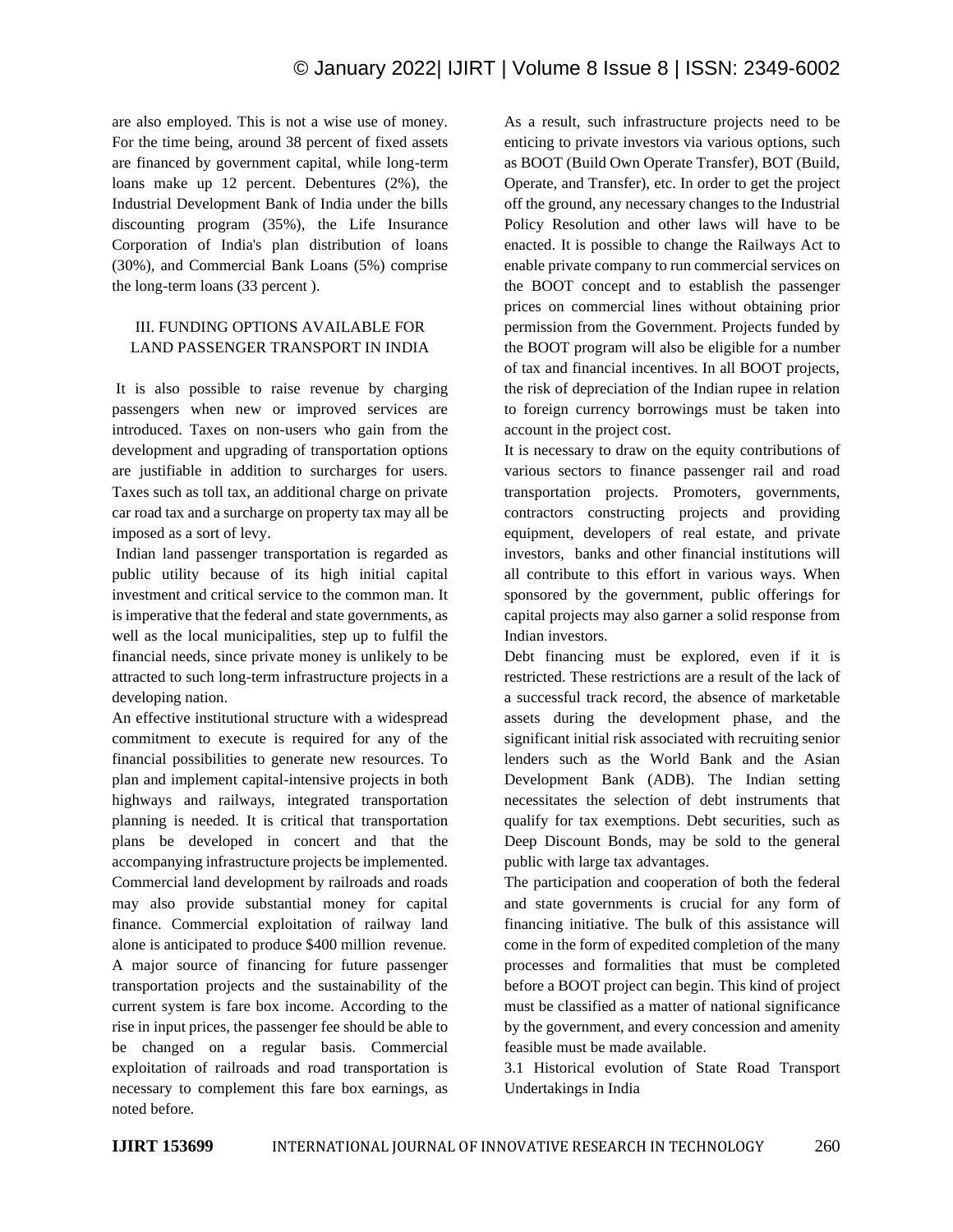# © January 2022| IJIRT | Volume 8 Issue 8 | ISSN: 2349-6002

Prior to the Road Transport Corporation Act (RTCA) of 1950, India's road passengers were transported by private operators. "Even if private operators were first thought to be competent, it became commonly accepted that the services supplied by the government were superior.'' Thus, the RTCA of 1950 allowed the State Transport Corporations to exert monopolistic control over major market sectors, rising several times over the following three decades and accounting for approximately 55% of the entire bus market. Politicization of the STUs that arose led to a rise in prices, as they were increasingly exploited to generate jobs and provide support for special interest organisations. Motor Vehicle Act of 1988 liberalised access into the private sector, which changed policy direction. Following the passage of the Motor Vehicle Act of 1988, the system for issuing permits was liberalised and the reserve of stage permits for State Transport Corporations was eliminated in 1994 by means of an amendment. While several states in eastern India depend on private operators, their proportion of the Indian bus fleet has dropped to only 8 percent, making the STUs less and less important. Only in the past ten years has formal bus contracting begun to take hold in India, and it's only now beginning to spread.

### IV. GROWTH OF THE PUBLIC SECTOR IN PASSENGER BUS TRANSPORT

The growth of the public sector in passenger bus transport as evidenced over the years is given in the table below:

Table 1: Growth of SRTUs

| Indicators        | 2019-  | 2018-  | $2017 -$ | $2016-$ | $2015 -$ |
|-------------------|--------|--------|----------|---------|----------|
|                   | 20     | 19     | 18       | 17      | 16       |
| <b>STUs</b>       | 62(56) | 47*    | 54       | 52      | 63       |
| Number            | 永      |        |          |         |          |
| Number of         | 1,49,0 | 1,42,8 | 1,35,0   | 1,31,0  | 1,15,0   |
| <b>Buses</b> held | 95     | 55     | 00       | 00      | 00       |
| Total             | 7.4    | 7.6    | 7.0      | 7.0     | 7.4      |
| Employm           |        |        |          |         |          |
| ent (lakhs)       |        |        |          |         |          |
| Passenger         |        |        | 773      | 831     | 587      |
| kilometers        |        |        |          |         |          |
| per unit of       |        |        |          |         |          |
| labour            |        |        |          |         |          |
| Passenger         | 566    | 570    | 541      | 582     | 434      |
| traffic           |        |        |          |         |          |
| handled           |        |        |          |         |          |
| (Billion          |        |        |          |         |          |
| passenger         |        |        |          |         |          |

| kms                                                                                              |   |  |  |  |    |
|--------------------------------------------------------------------------------------------------|---|--|--|--|----|
| BPKm)                                                                                            |   |  |  |  |    |
| % of total                                                                                       | 8 |  |  |  | 18 |
| buses<br>in                                                                                      |   |  |  |  |    |
| the                                                                                              |   |  |  |  |    |
| country                                                                                          |   |  |  |  |    |
| $C_{\text{univ}}$ $D_{\text{univ}}(1)$ and $D_{\text{univ}}(2)$ $D_{\text{univ}}(1)$<br>$GIDT$ . |   |  |  |  |    |

Source: Profile and performance of STUs, CIRT: various publications \*: Number of SRTUs examined in the Report

### V. PHYSICAL & FINANCIAL PERFORMANCE OF SRTUS

5.1 Combined Physical performance of SRTU's The combined physical performance of the reporting 56 SRTU's during 2018-19 and 2019-20is summarized in Table 2.

|  |                            | Table 2: Combined physical performance of 56 |  |
|--|----------------------------|----------------------------------------------|--|
|  | SRTU's - 2015-16 & 2016-17 |                                              |  |

| Item                     | 2019-20  | 2018-19  | %<br>Age  |
|--------------------------|----------|----------|-----------|
|                          |          |          | increase  |
|                          |          |          | /decrease |
| Fleet<br>Operated        | 1,33,770 | 1,32,753 | 0.77      |
| (Number)                 |          |          |           |
| Fleet Held (Number)      | 1,49,095 | 1,47,348 | 1.19      |
| Passenger km Offered     | 81,886   | 81,740   | 0.18      |
| (in Crore)               |          |          |           |
| Fleet Utilisation (%)    | 89.72    | 90.09    | $-0.41$   |
| Occupancy Ratio (%)      | 69.13    | 69.79    | $-0.95$   |
| Passenger<br>km          | 56,605   | 57,047   | $-0.77$   |
| Performed (in Crore)     |          |          |           |
| <b>Staff/Bus Ratio</b>   | 4.97     | 5.14     | $-3.31$   |
| Staff<br>Strength        | 7,40,831 | 7,57,161 | $-2.16$   |
| (Number)                 |          |          |           |
| Vehicle<br>Productivity  | 306.84   | 306.53   | 0.10      |
| (bus- kms/Bus/Day)       |          |          |           |
| Staff Productivity (bus- | 61.75    | 59.65    | 3.52      |
| kms/Staff/Day)           |          |          |           |

According to the 56 reported SRTUs, the number of 1,49,095 buses registered a 1.19 percent rise over the previous year. Fleet utilisation declined from 90.09 percent to 89.72 percent in 2019-20, indicating an increase in downtime for buses, even as the number of buses rose. There has been a 2.16 percent fall in staff strength, with the staff/bus ratio decreasing from 5.14 to 4.97 in 2019-20. Over the previous year, productivity among employees increased by 3.52 percent.

5.2 Combined Financial Performance of 56 SRTU's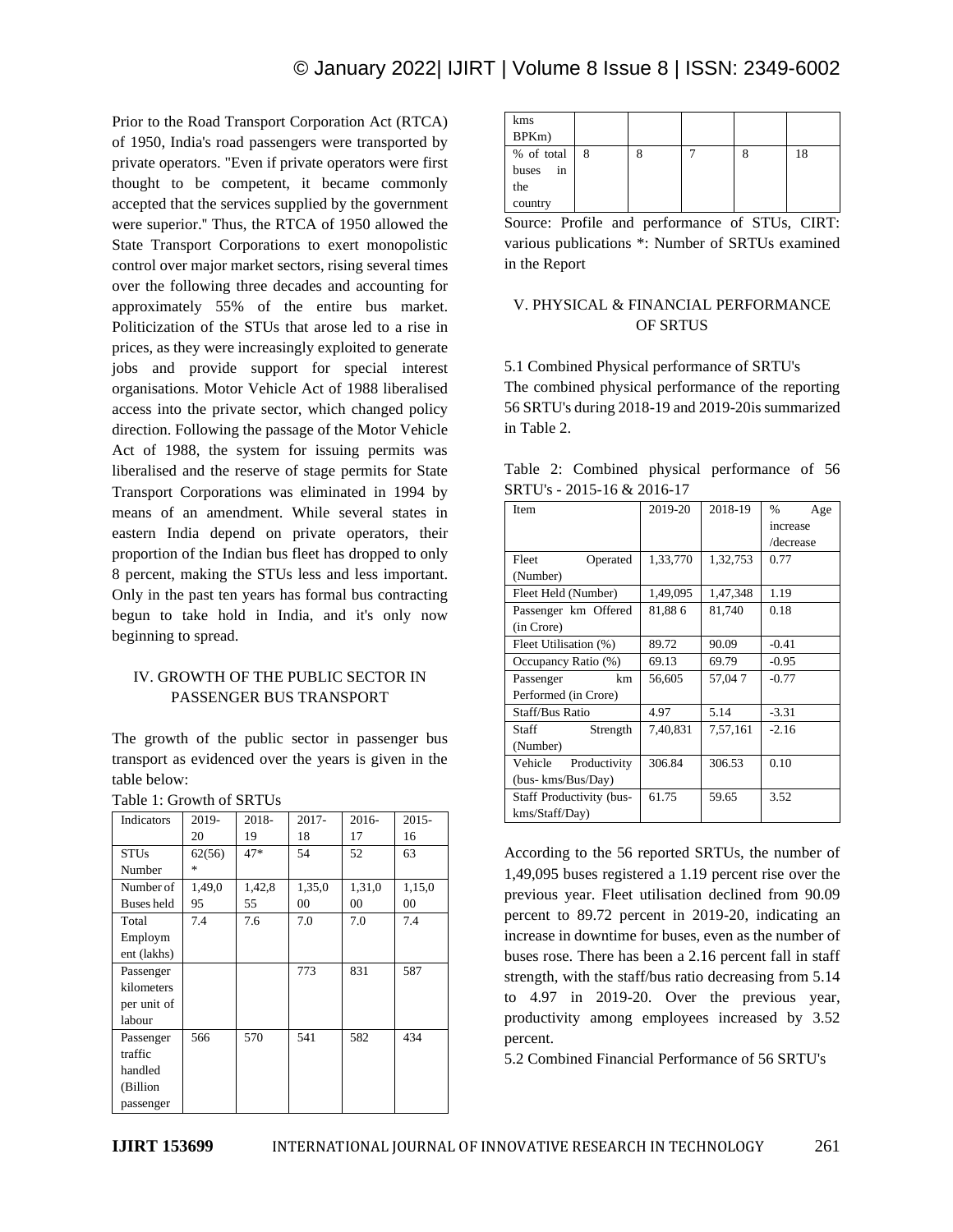The combined financial performance of the 56 reporting SRTU's during 2018-19 and 2019-20 is summarized in Table 3.

Table 3: Combined financial performance of 56 SRTU's - 2015-16 & 2016-17

| Item                      | 2019-20   | 2018-19   | %<br>Age  |
|---------------------------|-----------|-----------|-----------|
|                           |           |           | increase  |
|                           |           |           | /decrease |
| Total Loss<br>(Rs.<br>in  |           |           | 23.99     |
| crore)                    | 13,956.76 | 11,256.28 |           |
| Total Revenue (Rs. in     | 55,821.95 | 54,747.69 | 1.96      |
| crore)                    |           |           |           |
| traffic earnings as %     | 81.02     | 82.25     |           |
| age of Total Revenue      |           |           |           |
| of which total traffic    | 45,226.91 | 45,032.60 | 0.43      |
| earnings                  |           |           |           |
| Total cost (Rs. in crore) | 69,778.71 | 66,003.96 | 5.72      |
| Staff cost as % age of    | 44.58     | 44.41     |           |
| Total cost                |           |           |           |
| of which staff cost       | 31,109.86 | 29.312.54 | 6.13      |

There was a 1.96 percent rise in the overall income of the 56 reporting SRTUs from Rs 54,747.69 crore in 2018-19 to Rs 55,821.95 crore in 2019-20. Between 2018-19 and 2019-20, there was an overall 5.72 percent rise in the aggregate total cost of the 56 reported SRTU's. At Rs.13956.77 crore in 2019-20, the cumulative net loss of the 56 SRTUs was 24 percent more than in the previous year.

### VI. CONCLUSION

Because rate increases have not kept pace with rising expenditures, it is clear that the costs of loss producing SRTUs are substantially larger than their revenues. In addition, private bus companies compete with public bus companies, and the government mandates that public buses run on routes that aren't profitable. ''In order to cross-subsidize their operations, SRTUs need route simplification on a constant basis." For better fleet performance, vehicle technology must be improved and the fleet makeup must be changed by purchasing/hiring buses. The revenue and cost structure of SRTUs, as well as the physical and operational efficiency characteristics underpinning each SRTU, determines SRTU profits and losses. Physical characteristics that influence the performance of SRTUs include the size of the fleet, its vintage, the fraction of overaged fleet, the strength of the workforce, and more.

### **REFERENCES**

- [1] A. Charnes, W. W. Cooper, and E. Rhodes, Measuring the efficiency of decision-making units, European Journal of Operational Research, vol. 2, no. 6, pp. 429–444, 1978.
- [2] J. A. Annema, N. Mouter, and J. Razaei, Costbenefit analysis (CBA), or multi-criteria decisionmaking (MCDM) or both: politicians' perspective in transport policy appraisal, Transportation Research Procedia, vol. 10, pp. 788–797, 2015.
- [3] J. C. Perez, M. H. Carrillo, and J. R. Montoya-Torres, Multi- ´ criteria approaches for urban passenger transport systems: a literature review, Annals of Operations Research, vol. 226, no. 1, pp. 69–87, 2015.
- [4] J. Holmgren, \*e efficiency of public transport operations—an evaluation using stochastic frontier analysis, Research in Transportation Economics, vol. 39, no. 1, pp. 50– 57, 2013.
- [5] J.-S. Hahn, D.-K. Kim, H.-C. Kim, and C. Lee, Efficiency analysis on bus companies in Seoul city using a network DEA model, KSCE Journal of Civil Engineering, vol. 17, no. 6, pp. 1480– 1488, 2013.
- [6] L. Cruz, E. Barata, and J. P. Ferreira, Performance in urban public transport systems: a critical analysis of the Portuguese case, International Journal of Productivity and Performance Management, vol. 61, no. 7, pp. 730–751, 2012.
- [7] M. G. Badami and M. Haider, An analysis of public bus transit performance in Indian cities, Transportation Research Part A: Policy and Practice, vol. 41, no. 10, pp. 961–981, 2007.
- [8] M. J. Farrell, \*e measurement of productive efficiency, Journal of the Royal Statistical Society. Series A (General), vol. 120, no. 3, pp. 253–281, 1957.
- [9] Ministry of Road Transport and Highways, The Government of India, Review of the Performance of State Road Transport Undertakings, Ministry of Road Transport and Highways, The Government of India, New Delhi, India, 2019, http://morth.

nic.in/sites/default/files/Review\_2015\_2016.pdf.

[10] O. Vaidya, Evaluating the performance of public urban transportation systems in India, Journal of Public Transportation, vol. 17, no. 4, pp. 174–191, 2014.